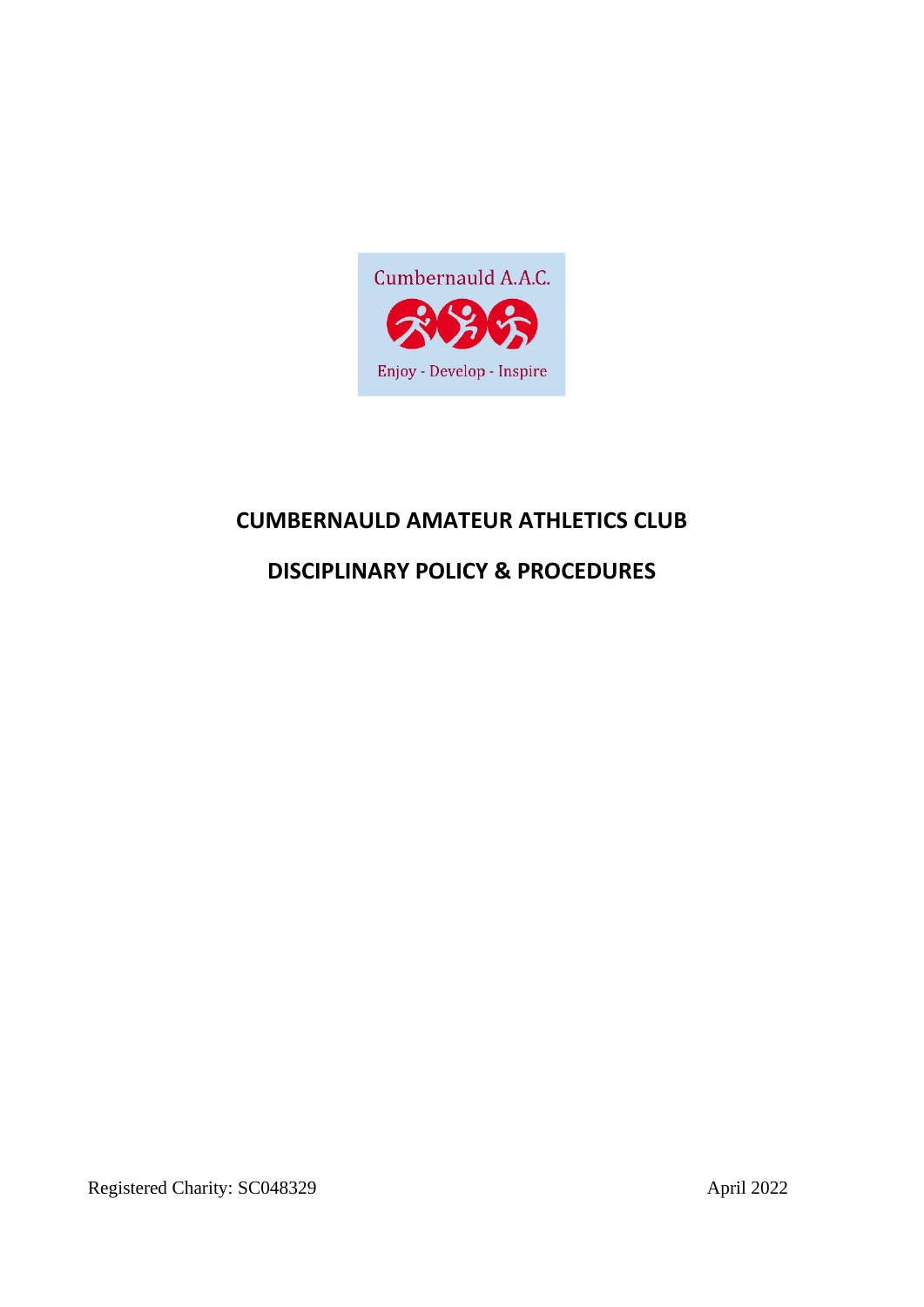## **CONTENT**

- **1. Policy Statement**
- **2. Aims**
- **3. Guiding Principles**
- **4. Scope**
- **5. Disciplinary Matters**
- **6. Jurisdiction and Powers**
- **7. Application for Investigation (making a complaint)**
- **8. Interim Suspension**
- **9. Investigation**
- **10. Disciplinary Panel**
- **11. Disciplinary Proceedings**
- **12. Personal Hearing**
- **13. Sanctions**
- **14. Records and Confidentiality**
- **15. Appeals**
- **16. People under 18 years**
- **17. Adults at Risk**
- **18. Glossary**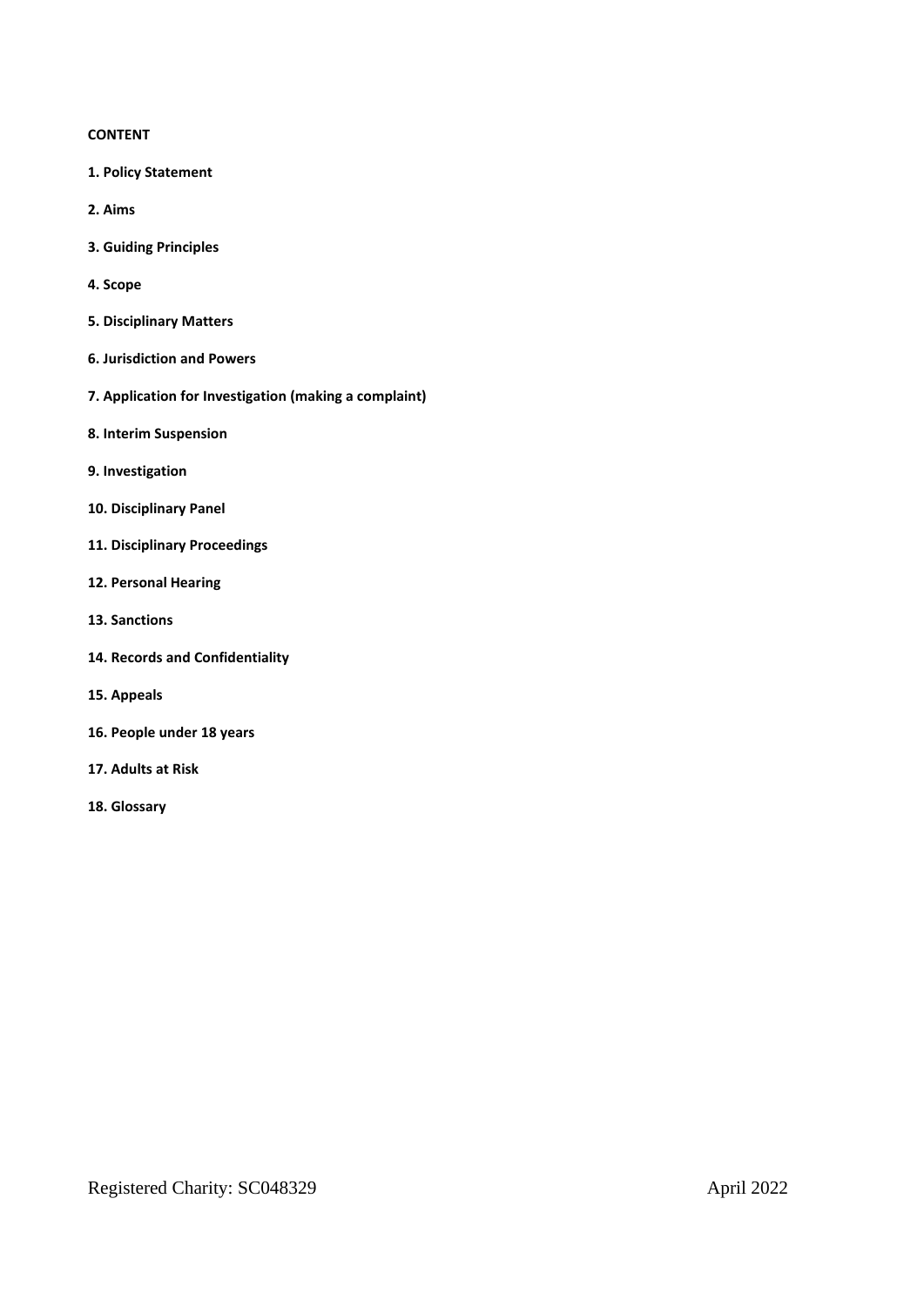#### **1. POLICY STATEMENT**

1.1. The Cumbernauld AAC Disciplinary policy provides a framework and process for any club related disciplinary action, should it be required. It is a tool to address unacceptable conduct or behaviour promptly, fairly and consistently. On occasion, it may be necessary to impose a sanction if the conduct or behaviour is unacceptable. This policy reflects national guidance on managing disciplinary matters issued by Scottish Athletics.

#### **2. AIMS**

- 2.1. To provide a clear understanding of the club disciplinary policy.
- 2.2. To provide guidance on how the procedure should be followed.

#### **3. GUIDING PRINCIPLES**

- 3.1. Cumbernauld AAC will:
	- 3.1.1. Treat you fairly, equally and consistently.

3.1.2. Establish the basic facts of any disciplinary issue and identify whether it is proven and amounts to misconduct or gross misconduct, and then follow the relevant process.

- 3.1.3. Investigate promptly and thoroughly, establishing the facts as clearly as possible.
- 3.1.4. Allow you to put forward your case and listen to your views and any mitigating circumstances.
- 3.1.5. Give you a full written explanation of any disciplinary action.
- 3.1.6. Give you an opportunity to appeal any formal disciplinary action.
- 3.1.7. Encourage you to be accompanied at disciplinary meetings.

# **4. SCOPE**

4.1. This policy applies to any person who is a member of Cumbernauld AAC and includes athletes, volunteers, coaches [whether club members or independent coaches working with club member athletes] and parents. This policy takes precedent over any previous Cumbernauld AAC disciplinary policy and procedures.

#### **5. DISCIPLINARY MATTERS**

5.1. Anyone coming under the scope of this policy by virtue of paragraph 4.1 above shall be liable to disciplinary action in accordance with this Policy if their conduct or behaviour is alleged to breach the codes of conduct, be inappropriate, incorrect, improper, unlawful or unsporting.

The following **non-exhaustive** list are examples of conduct which may constitute a breach of this Policy:

5.1.1. Failing to comply with Cumbernauld AAC policies, constitution and regulations;

5.1.2. Doing anything which has the potential to harm Cumbernauld AAC or bring Cumbernauld AAC into disrepute;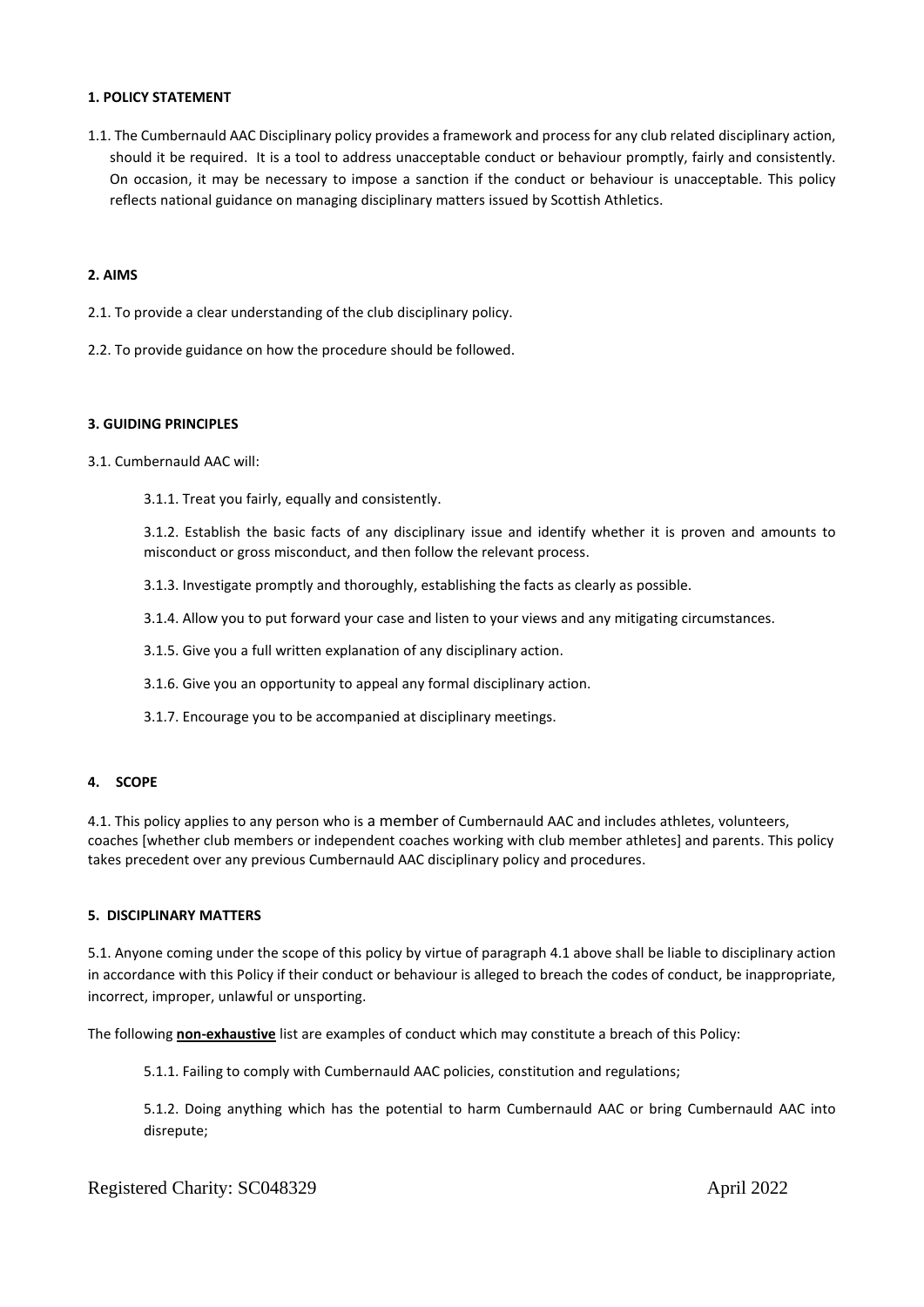5.1.3. Failing to comply with a written agreement with, or a written undertaking given to Cumbernauld AAC as part of this disciplinary process;

5.1.4. Making an untrue written statement to Cumbernauld AAC or a person acting on behalf of Cumbernauld AAC;

5.1.5. Committing a breach of the Code of Conduct;

- 5.1.6. Committing a breach of Cumbernauld AAC Social Media Policy
- 5.1.7. Failing to treat others in the sport with dignity and respect;
- 5.1.8. Committing a breach of Scottish Athletics' Anti-Doping Regulations;
- 5.1.9 Committing a breach of Scottish Athletics' Gambling and Match-Fixing Regulations;
- 5.1.10 Assisting or encouraging any person to breach this Policy.

## **6. JURISDICTION AND POWER**

6.1. The club board retains jurisdiction to act in relation to any Disciplinary Matter, including the power to impose appropriate sanctions in accordance with the procedures in this Policy except that:-

6.1.1. Allegations relating to doping as defined within the Scottish Athletics' Anti-Doping Regulations shall be dealt with by the UK National Anti-Doping Panel, in accordance with the provisions of the relevant UK Anti-Doping Rules;

6.1.2. Allegations or concerns that a person has engaged in conduct which directly or indirectly adversely affects the welfare or safety of a person under 18, or an adult at risk, and/or places them at risk, shall be dealt with exclusively by UKA in conjunction with Scottish athletics and must be reported in line with the UKA safeguarding policies and procedures.

\*If you consider a child is at immediate risk of harm contact the police on either 999 or 101.

6.2. Disciplinary Action and any resulting sanction under this Policy shall be separate from and may be additional to: -

6.2.1. Any sanction imposed by Scottish athletics or UK Athletics under separate disciplinary processes;

6.2.2. Action or investigation by the police or statutory authorities in accordance with criminal law or other statutory regulations, whether or not resulting in a conviction, but any action under this Policy may be paused until the outcome of any criminal or external investigation is concluded, save to the extent that any Person may be suspended and/or precluded from participating in Cumbernauld AAC activities pending determination of any criminal or external investigation.

# **7. APPLICATION FOR INVESTIGATION (making a complaint)**

7.1. A Club Member or any other person (the 'Applicant') may make a written application to the Club Welfare Officer(s) that an alleged Disciplinary Matter involving a Club Member who is subject to this Policy by virtue of paragraph 4 above (the 'Respondent') be investigated.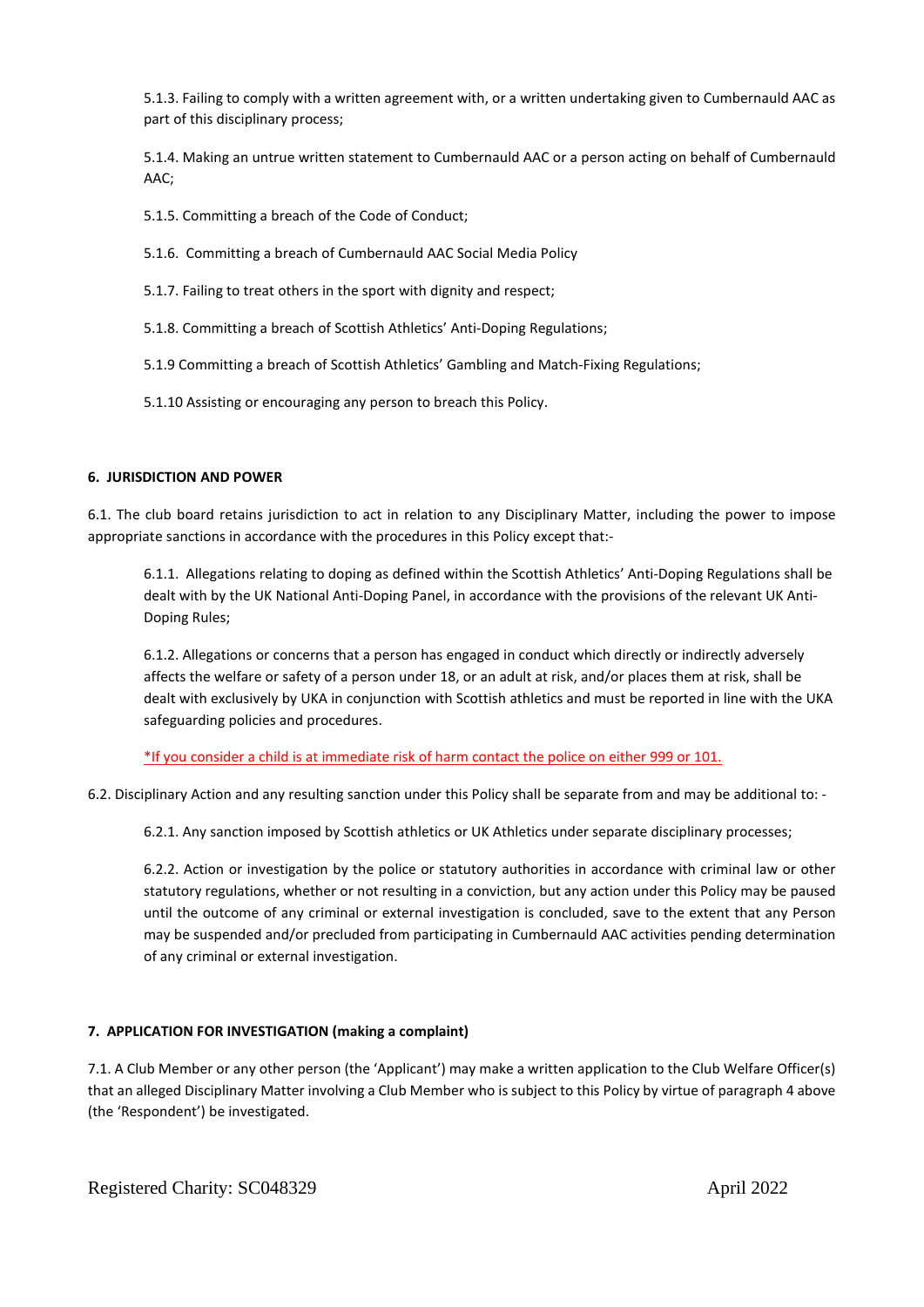7.2. Where the complaint relates to the conduct of the Club Welfare Officer(s) the written complaint should be submitted to the Club Chairperson.

7.3. The written application shall include the name and contact details of the Applicant, the identity of the Respondent, the nature and date(s) of the alleged Disciplinary Matter and the names of any known witnesses.

## **8. INTERIM SUSPENSION**

8.1. The club board may suspend a Respondent from club activities ('interim suspension') on receipt of either of the following: -

8.1.1. A written application for investigation of an alleged Disciplinary Matter involving a club member. Such interim suspension may remain in force until not later than the final conclusion of the Disciplinary Action;

8.1.2. Notification by the statutory authorities (police/social work services etc.) that a club member is under investigation in relation to an alleged offence under the Sexual Offences Act 2003 or any related or preceding legislation. Such interim suspension may remain in force until the legal outcome becomes known and the club disciplinary process has concluded.

8.2. An interim suspension shall only be imposed if the club board is satisfied it is necessary in the best interests of the club, its members, and the sport of athletics.

8.3. Interim suspension shall be a neutral action and shall not imply any prejudgment of the circumstances under investigation.

8.4. Scottish athletics must be informed of any interim suspension of a club member. If you wish to discuss a potential suspension prior to imposing, please contact [welfare@scottishathletics.org.uk.](mailto:welfare@scottishathletics.org.uk)

## **9. INVESTIGATION**

9.1. On receipt of a written complaint for an alleged Disciplinary Matter the club Welfare Officer(s) shall inform the club Chairperson. Depending on the circumstances the club may seek an informal resolution to the Disciplinary Matter or appoint an Investigator to investigate it.

9.2. The club may appoint as Investigator any club member that does not have an interest in the case. The club Chairperson and members of any subsequent Disciplinary Panel are excluded from conducting investigations.

9.3. Where the Disciplinary Matter relates to conduct towards a person under 18 years, or towards an adult at risk, the club must follow the UKA Safeguarding procedures and report the matter to the Safeguarding team at UKA.

9.4. When an Investigator is appointed, he or she will inform the Applicant in writing that they are dealing with the matter and inform that the details of the application will be disclosed to the Respondent.

9.5. The investigator will also inform the Respondent in writing that they are the subject of a complaint, provide an outline of the allegation, identify who made the complaint (but only when the identification of such person is not confidential for safeguarding reasons), and seek a brief response to the complaint. Such a reply should include a short factual response to the allegation.

9.6. The Investigator will then conduct an investigation that is thorough, proportionate, relevant and fair to all parties. Contact with the Applicant, the Respondent and all witnesses can be face to face or via telephone or email. The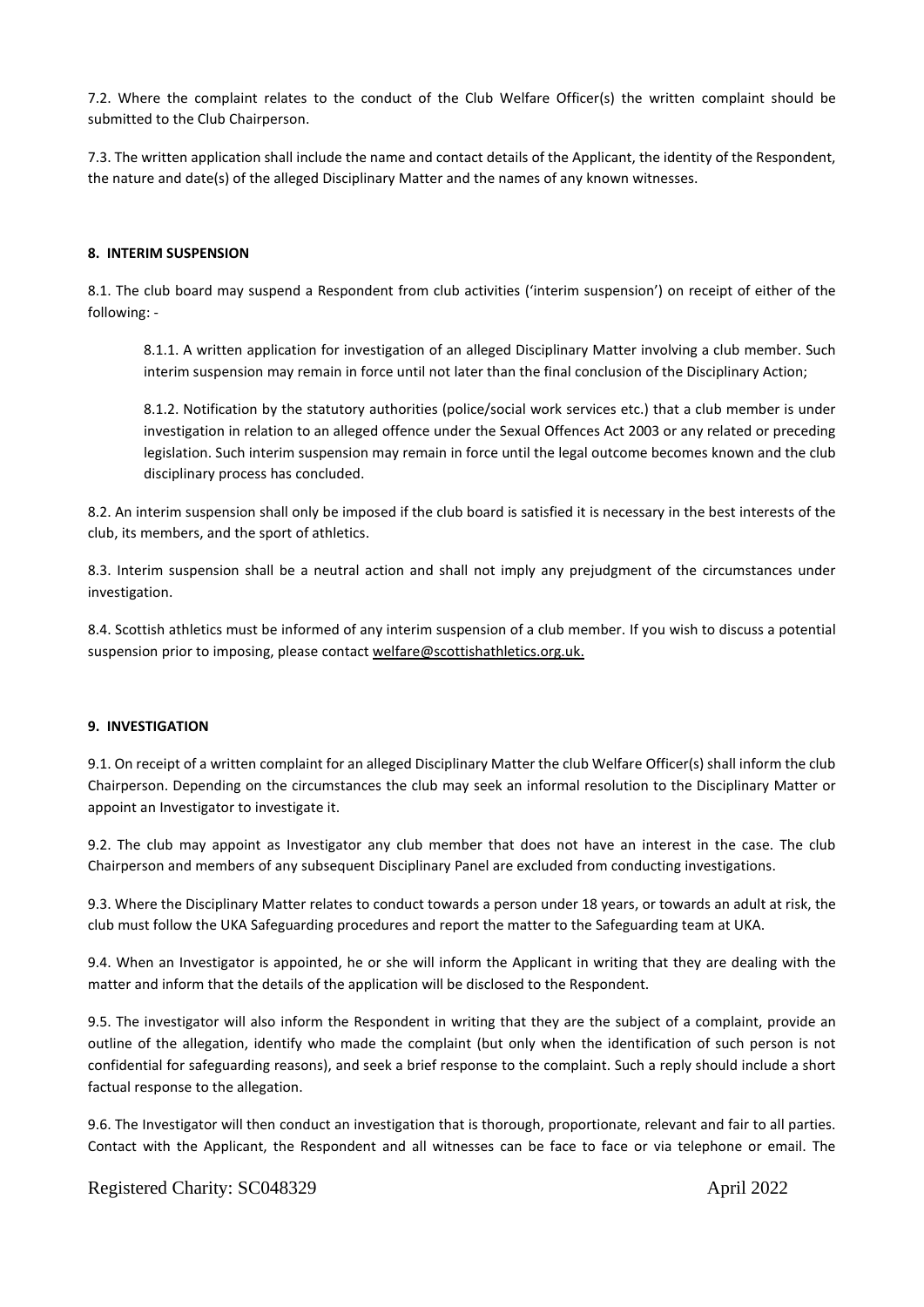Applicant, the Respondent and any witnesses shall give the Investigator all reasonable assistance, including promptly supplying statements if necessary, making themselves available for interview, answering any questions and supplying documentary or other information.

9.7. The Investigator shall make a written report which shall include the documentary evidence and a recommendation as to whether the Respondent has a case to answer.

9.8. The Investigator's report shall be submitted to the club board in strictest confidence. The board shall either confirm the recommendation or arrange for further investigation by the same or a different Investigator. The report must not be circulated further.

9.9. If the board confirms a recommendation that there is no case to answer the club Chairperson shall inform the Applicant and the Respondent accordingly in writing. There shall be no appeal against a decision that there is no case to answer but a case may be re-examined if further evidence is later forthcoming.

9.10. If the board confirms a recommendation that there is a case for the Respondent to answer the club Chairperson shall inform the Applicant and the Respondent accordingly and establish a disciplinary panel.

## **10. DISCIPLINARY PANEL**

10.1. The club board shall appoint no fewer than three individuals to constitute a disciplinary panel, designating one of those as the disciplinary panel chairperson.

10.2. The disciplinary panel members will be independent to the alleged circumstances and those involved.

10.3. A disciplinary panel member having an interest in a matter to be considered must declare that interest as soon as he or she is aware of it and must have no further involvement in that case.

10.4 The club Chairperson should not sit on a disciplinary panel, see 15.6.

## **11. DISCIPLINARY PROCEEDINGS**

11.1. Once the board confirms a recommendation that there is a case to answer and establishes a disciplinary panel, they shall give the Respondent written notice of the decision together with the Investigator's report. Not later than 14 days after the sending of the notice the Respondent shall send to the disciplinary panel chairperson a written response, together if desired with signed statements from any witnesses. At the same time the Respondent may be invited to, or request, a personal hearing.

11.2. If the Respondent is not invited to or does not request a personal hearing within the prescribed time outlined in the notice, the disciplinary panel shall adjudicate the matter, taking into consideration the report of the Investigator, the written statements of the Applicant, Respondent and witnesses and any other evidence it thinks appropriate. The disciplinary panel may in certain cases decide to adjudicate a case by correspondence only.

11.3. Proceedings, findings or decisions of the disciplinary panel shall not be invalidated by reason of any minor defect, irregularity, omission or technicality unless it raises a material doubt as to the reliability of the proceedings, findings or decisions.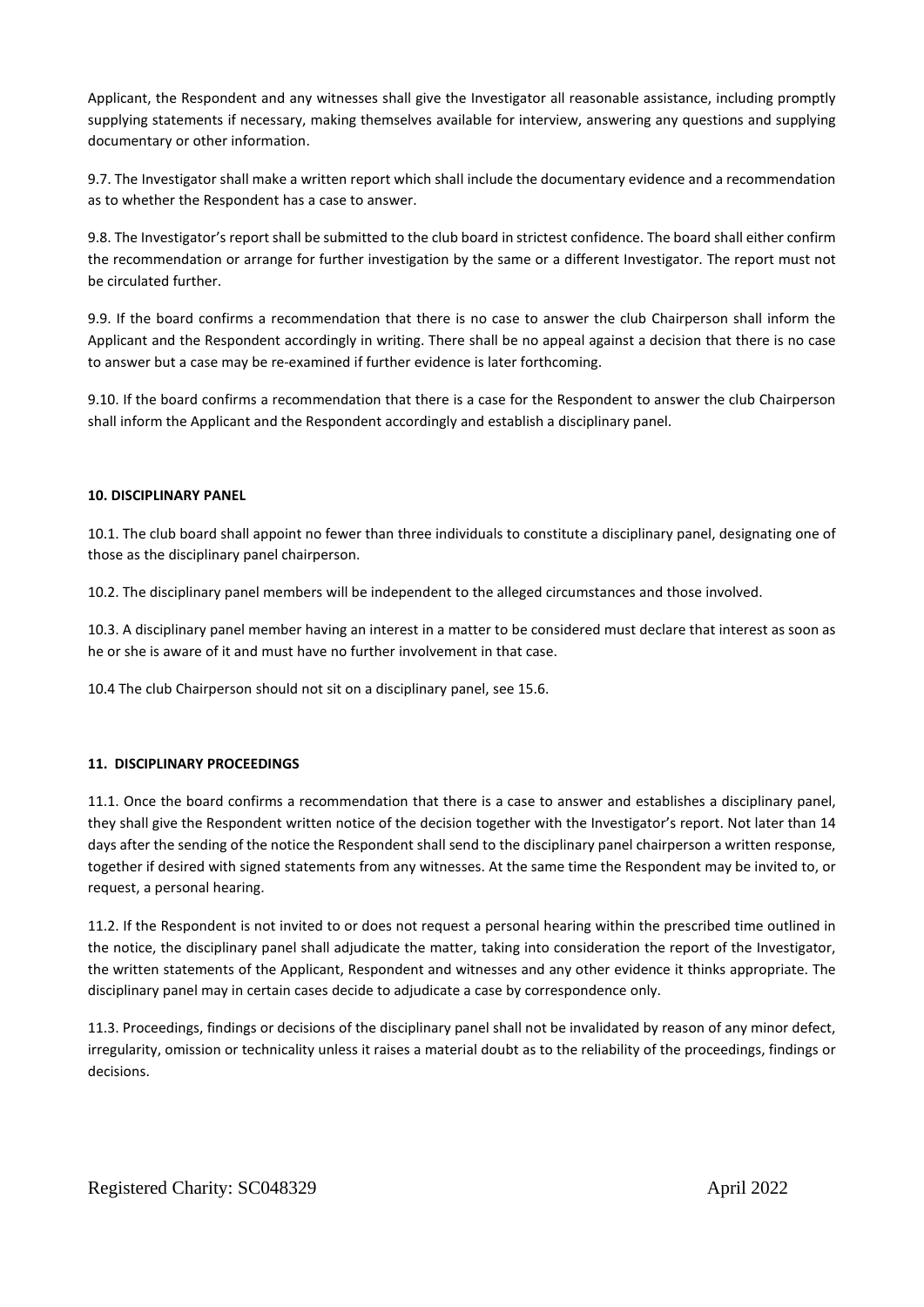## **12. PERSONAL HEARING**

12.1. If the Respondent requests a personal hearing, the Disciplinary Panel shall give the Respondent at least 14 days' notice of the date, place and time of the hearing, which shall be held as soon as practicable and where possible within 42 days of receipt of the original request for a personal hearing.

12.2. The Respondent may be accompanied at a personal hearing by one other person of the Respondent's choice, who shall not be a witness. This right shall be in addition to the right of a Respondent who is under 18 or an Adult at Risk to be accompanied by a parent or carer.

12.3. The disciplinary panel chairperson shall be responsible for managing the hearing's proceedings.

12.4. Failure of any person to attend the hearing, or to answer any question, or to produce any necessary papers, shall not prevent the disciplinary panel from proceeding to a decision.

12.5. The disciplinary panel shall consider its decision in private. If the allegation is contested the disciplinary panel shall first decide whether or not it is proved on the balance of probabilities and inform the respondent accordingly.

12.6. If the allegation is admitted, or if the disciplinary panel finds the allegation proved, the Respondent may present a plea in mitigation before the disciplinary panel decides on any sanction to impose.

12.7. The disciplinary panel is entitled absolutely to determine the procedures that will be adopted at any personal hearing.

## **13. SANCTIONS**

13.1. If the Respondent admits an allegation or if the disciplinary panel finds an allegation proved it may impose any one or more of the following sanctions:

13.1.1. Receive a verbal warning valid for [panel to state period] from the date the sanction is imposed.

13.1.2. Receive written warning valid for [panel to state period] from the date the sanction is imposed.

13.1.3. Be monitored by another club coach or any other person deemed relevant.

13.1.4. Be required to attend a relevant training course.

13.1.5. Be suspended by the club from some or all of the club activities for a stated period.

13.1.6. Be required to leave or be dismissed by the club.

13.1.7. Requirement to give an undertaking in such terms as the disciplinary panel may decide; failure to give the undertaking within 14 days or a breach of it within two years shall be deemed a breach of this Policy and upon such breach the offender shall be liable to a sanction in addition to the sanction for the original Disciplinary Matter.

13.1.8 Any combination of the above.

## **14. RECORDS AND CONFIDENTIALITY**

Registered Charity: SC048329 April 2022 14.1. A decision made by the disciplinary panel on whether or not a case is found proved and the sanction imposed shall not be regarded as confidential except where the Respondent is under 18 or is an Adult at Risk.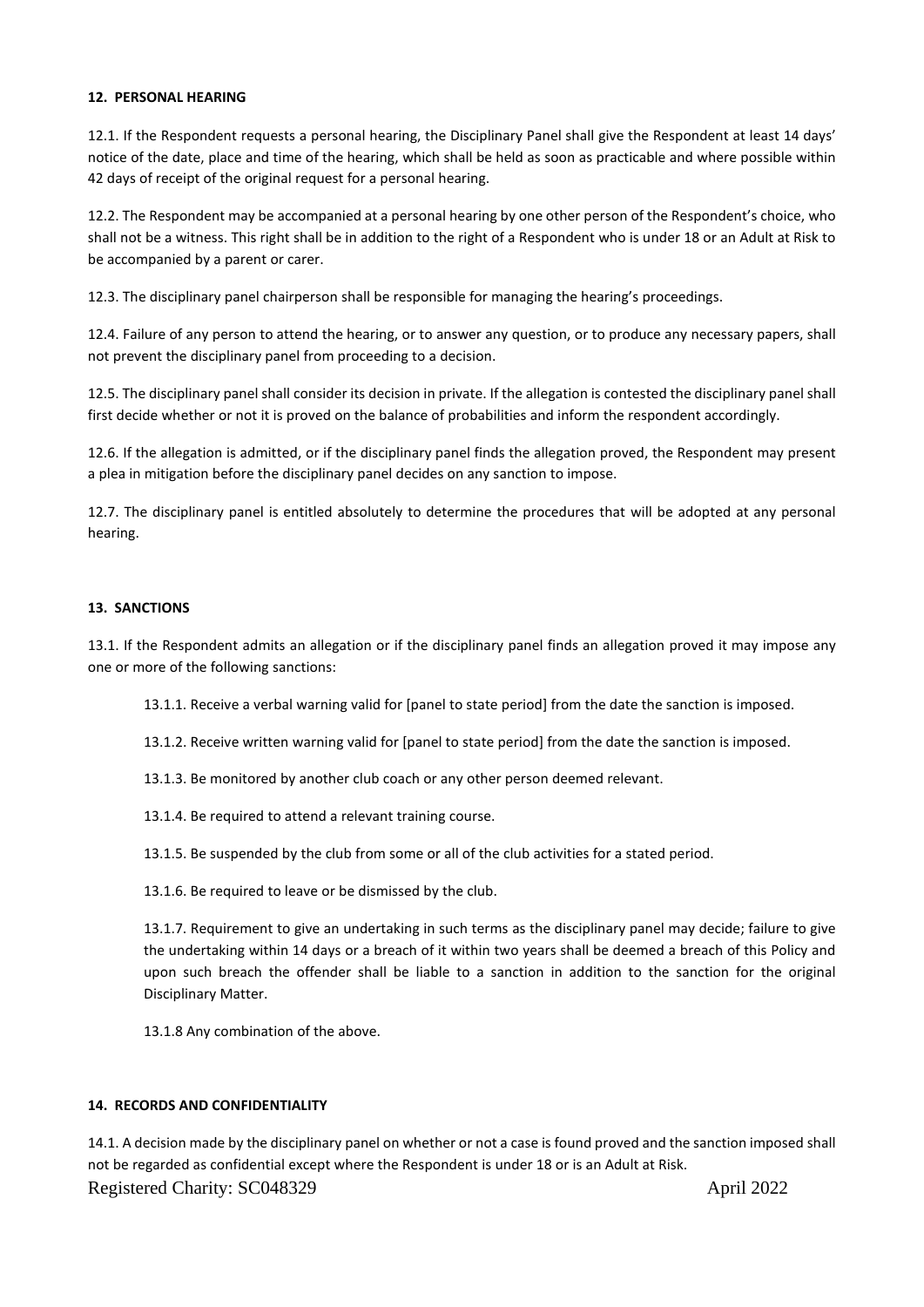14.2. The disciplinary panel chairperson shall within 30 days of the decision notify it in writing to the Respondent, the Applicant and any other Participant involved.

14.3. In a case of suspension, the disciplinary panel chairperson shall notify a suspension to those likely to be affected and to Scottish athletics.

14.4. The chair of the disciplinary panel shall collate the minutes of each hearing which shall contain a record of the proceedings. The Minute shall include reasons for any findings made by the disciplinary panel including the sanction, if any, and the factors that were taken into consideration when imposing such sanction.

14.5. Records relating to a disciplinary matter shall be confidential and kept securely and in line with the club data protection policy for two years after any investigation, proceedings, and sanction imposed are all completed.

## **15. APPEALS**

15.1. If the disciplinary panel finds an allegation proved, the Respondent may appeal against the finding or the sanction imposed or both.

15.2. Any appeal must be made within 10 working days in writing to the panel chairperson.

15.3. The notification of appeal must contain the grounds for the appeal. The only grounds for an appeal are:-

15.3.1. That there was a material error, either factual or procedural in the original proceedings;

15.3.2. That there is material new evidence that, had it been known at the time of the original proceedings would have affected the decision of the panel.

15.4. Any Appeal that does not meet one of the criteria in 15.3 above may be refused.

15.5. The Appeal shall be heard by an appeal panel that shall usually consist of two club members who were not involved in the original proceedings along with the club Chairperson.

15.6. The Chairperson shall act as the appeal chairperson. An appeal is not a re-hearing of the original proceedings and whilst it will be necessary for the appeal panel to review the evidence by reading the statements and any reports, it will not involve the calling of new witnesses unless the appeal is based upon the ground specified in 15.3.2 above only.

15.7. The appeal Chair shall determine the manner in which the appeal is dealt with, including inviting representations either in writing or in person from the Applicant and/or the Respondent. Once the appeal chair issatisfied that the panel has sufficient information on which to decide the appeal, they will consider whether the appeal is upheld or dismissed.

15.8. The appeal panel shall have the following powers:-

15.8.1. To dismiss the appeal;

15.8.2. To alter or vary the original decision;

15.8.3. To quash any sanction and/or substitute it for any other penalty; or

15.8.4. To make any such other order or determination as it may think right or just.

15.9. The decision of the appeal panel will be communicated to the Respondent, the Applicant by the appeal chair in writing within seven days of the appeal decision.

Registered Charity: SC048329 April 2022 15.10. The decision of the appeal panel will be final and binding.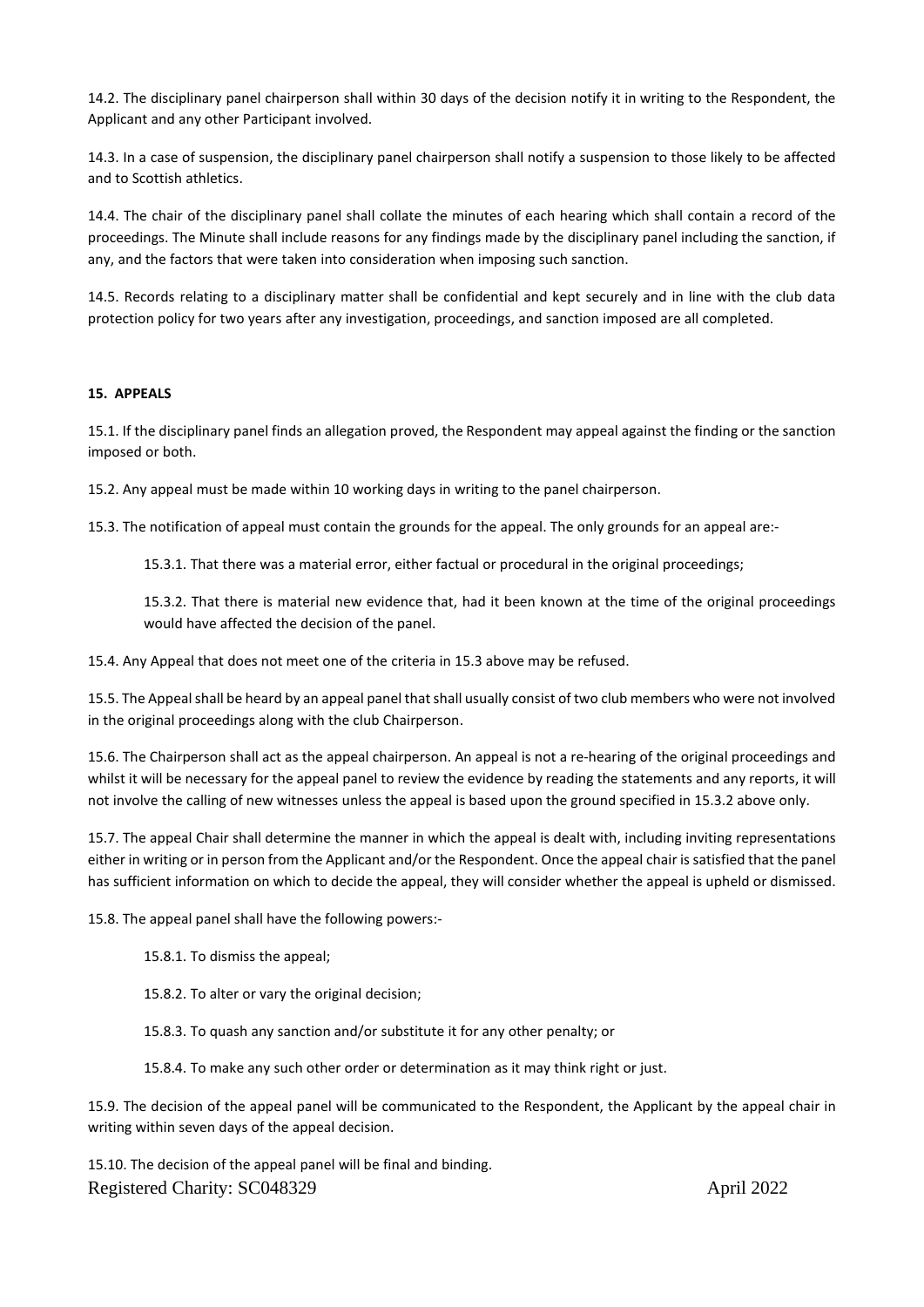#### **16. PEOPLE UNDER 18 YEARS**

16.1. If an Applicant or Respondent is under 18 at the date of the alleged disciplinary matter:-

16.1.1. The disciplinary panel shall consult the Club Welfare Officer(s) to ensure their interests are protected and that UKA safeguarding protocols are correctly followed;

16.1.2. Any right or obligation under these procedures may be exercised on their behalf by their parent or carer;

16.1.3. Any written communication with them under these procedures shall be copied to their parent or carer.

16.2. If an Applicant, Respondent or witness is under 18 at the date of the alleged disciplinary matter they may be accompanied by a parent or carer at any meeting or proceedings.

16.3. When considering any sanction, the disciplinary panelshall take into account the age of a Respondent who is under 18 at the date the disciplinary matter is alleged to have occurred.

## **17. ADULTS AT RISK**

17.1. If an Applicant or Respondent is An Adult at Risk:-

17.1.1. The disciplinary panel shall consult the Club Welfare Officer(s) to ensure their interests are protected protected and that UKA safeguarding protocols are correctly followed;

17.1.2. Any right or obligation under these regulations may be exercised on their behalf by their carer or a nominated appropriate adult;

17.1.3. Any written communication with them under these procedures may be copied to their carer or nominated appropriate adult.

17.2. If an Applicant, Respondent or witness is an Adult at Risk they may be accompanied by a carer or nominated appropriate adult at any meeting or proceedings.

17.3. When considering any sanction, the disciplinary panel shall take into account the fact that a Respondent is an Adult at Risk.

## **18. GLOSSARY**

'Adult atrisk' means anyone over 16 years who is unable to safeguard their own interests and are atrisk of harm because they are affected by: disability, mental disorder, illness, or physical or mental infirmity, as defined under the Adult Support and Protection (Scotland) Act 2007.

'Appeal' means an appeal in accordance with paragraph 17 of the Policy.

'Appeal Chair' means the person so appointed in accordance with paragraph 17.5 of the Policy.

'Appeal Panel' means the panel so appointed in accordance with paragraph 17.7 of the Policy.

'Child' means any person under 18 years of age.

Registered Charity: SC048329 April 2022